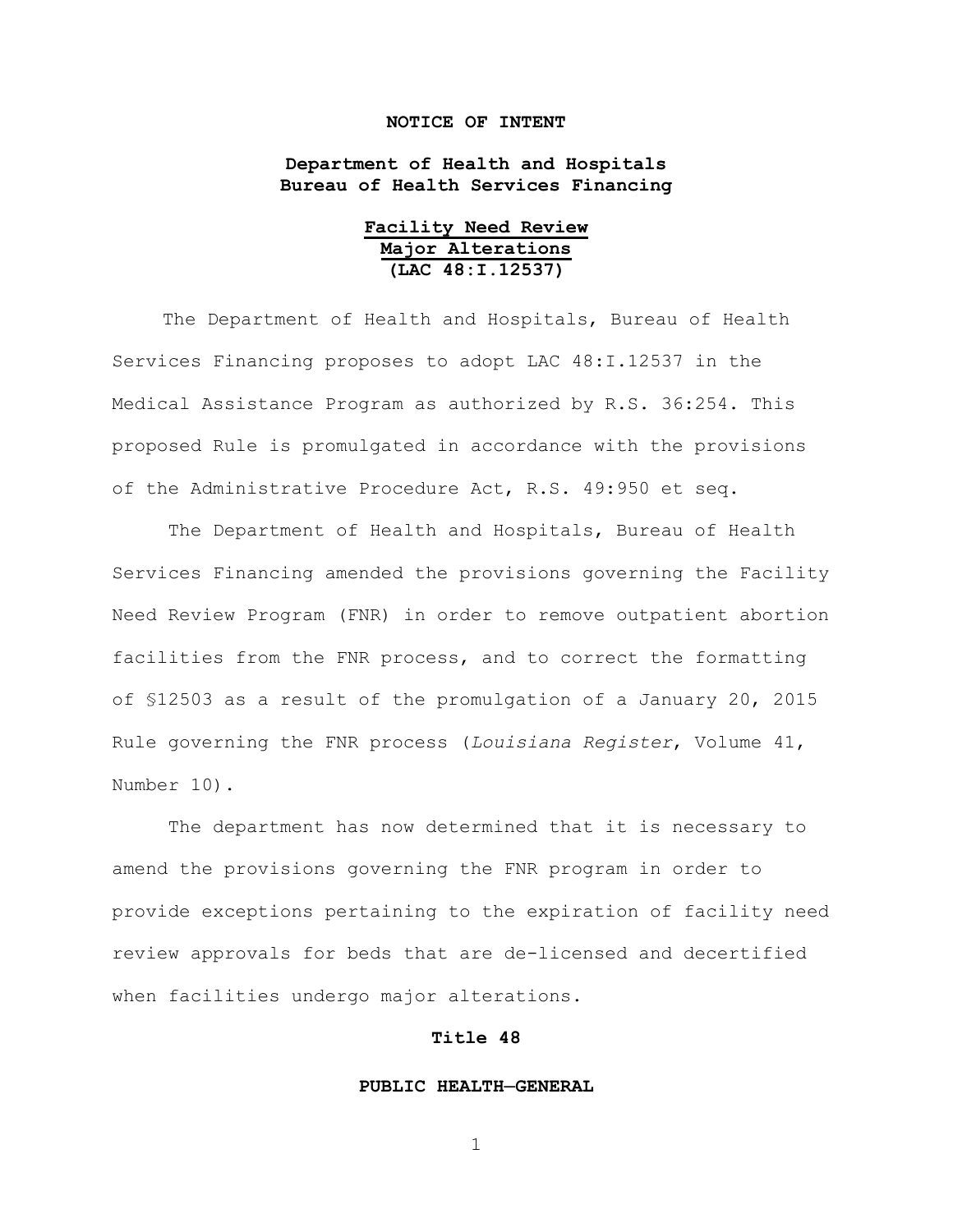# **Part I. General Administration Subpart 5. Health Planning**

**Chapter 125. Facility Need Review**

**Subchapter F. Exception Criteria for Bed Approvals**

**§12537. Temporary Inactivation Due to Major Alterations.**

A. A licensed nursing facility, ICF/ID or Level IV ARCP which is undergoing major alterations to its physical plant may request a temporary inactivation of a certain number of the facility's facility need review (FNR) bed approvals provided that: 1. The nursing facility, ICF/ID or Level IV ARCP submits a written request to the licensing agency of the department seeking temporary inactivation of a certain number of its FNR bed approvals. Such written request shall include the following:

a. a statement that the nursing facility, ICF/ID or Level IV ARCP is undergoing major alterations to ensure or enhance the health, safety and welfare of the residents; b. a statement that the major alterations to the nursing facility, ICF/ID or Level IV ARCP will cause a certain number of beds to be de-licensed and decertified; c. an attestation that the alterations are the sole causal factor in the request for temporary inactivation of the FNR bed approvals;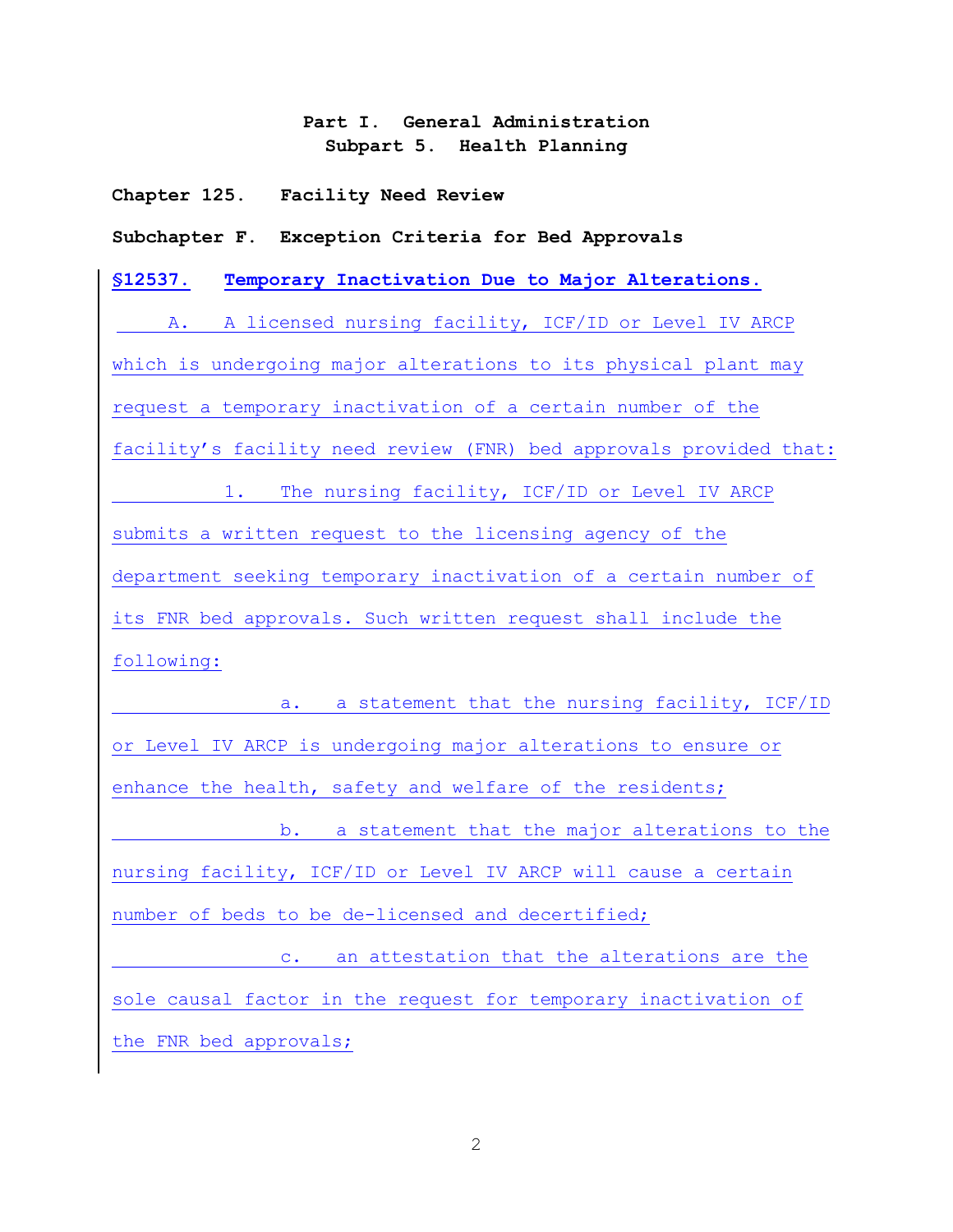d. the anticipated start date of the temporary inactivation of the FNR bed approvals;

e. the anticipated end date of the temporary inactivation of the FNR bed approvals; and

f. the number of FNR bed approvals requested to be inactivated temporarily.

2. Upon receiving a completed written request by a facility for temporary inactivation of a certain number of FNR bed approvals, the department shall review the request to determine whether the request satisfies the requirements of this section. If the requirements of this section are met, the department shall issue a notice of temporary inactivation of a certain number of the facility's FNR bed approvals.

3. Upon completion of the major alterations, the facility shall submit to the department a completed written request to reinstate the FNR bed approvals that were inactivated due to the major alterations to the facility.

> Note: The FNR bed approvals capacity, after major alterations are completed, shall not exceed the FNR bed approvals capacity of the nursing facility, ICF/ID or Level IV ARCP at the time of the request to temporarily inactivate a certain number of its FNR bed approvals prior to the major alterations.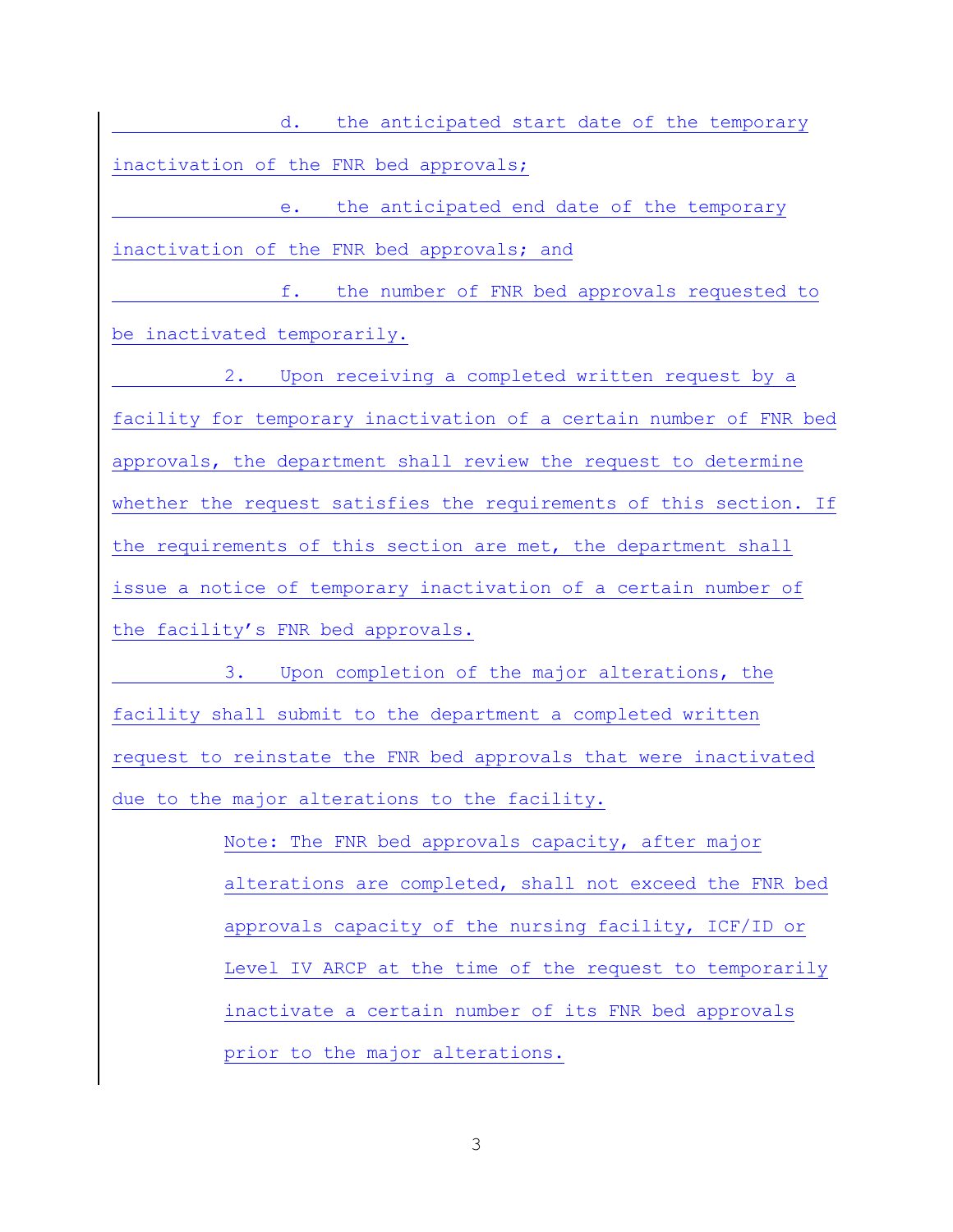4. The provisions of this Subsection shall not apply to a nursing facility, ICF/ID or Level IV ARCP which has voluntarily surrendered its license or has voluntarily disenrolled the facility's beds from Medicaid.

5. There shall be no effect upon the Medicaid reimbursement rate of a nursing facility or an ICF/ID that is undergoing major alterations pursuant to this rule during the period of the inactivation of the FNR approval.

AUTHORITY NOTE: Promulgated in accordance with R.S. 40:2116.

HISTORICAL NOTE: Promulgated by the Department of Health and Hospitals, Bureau of Health Services Financing, LR 42:

In compliance with Act 1183 of the 1999 Regular Session of the Louisiana Legislature, the impact of this proposed Rule on the family has been considered. It is anticipated that this proposed Rule will have no impact on family functioning, stability and autonomy as described in R.S. 49:972.

In compliance with Act 854 of the 2012 Regular Session of the Louisiana Legislature, the poverty impact of this proposed Rule has been considered. It is anticipated that this proposed Rule will have no impact on child, individual, or family poverty in relation to individual or community asset development as described in R.S. 49:973.

4